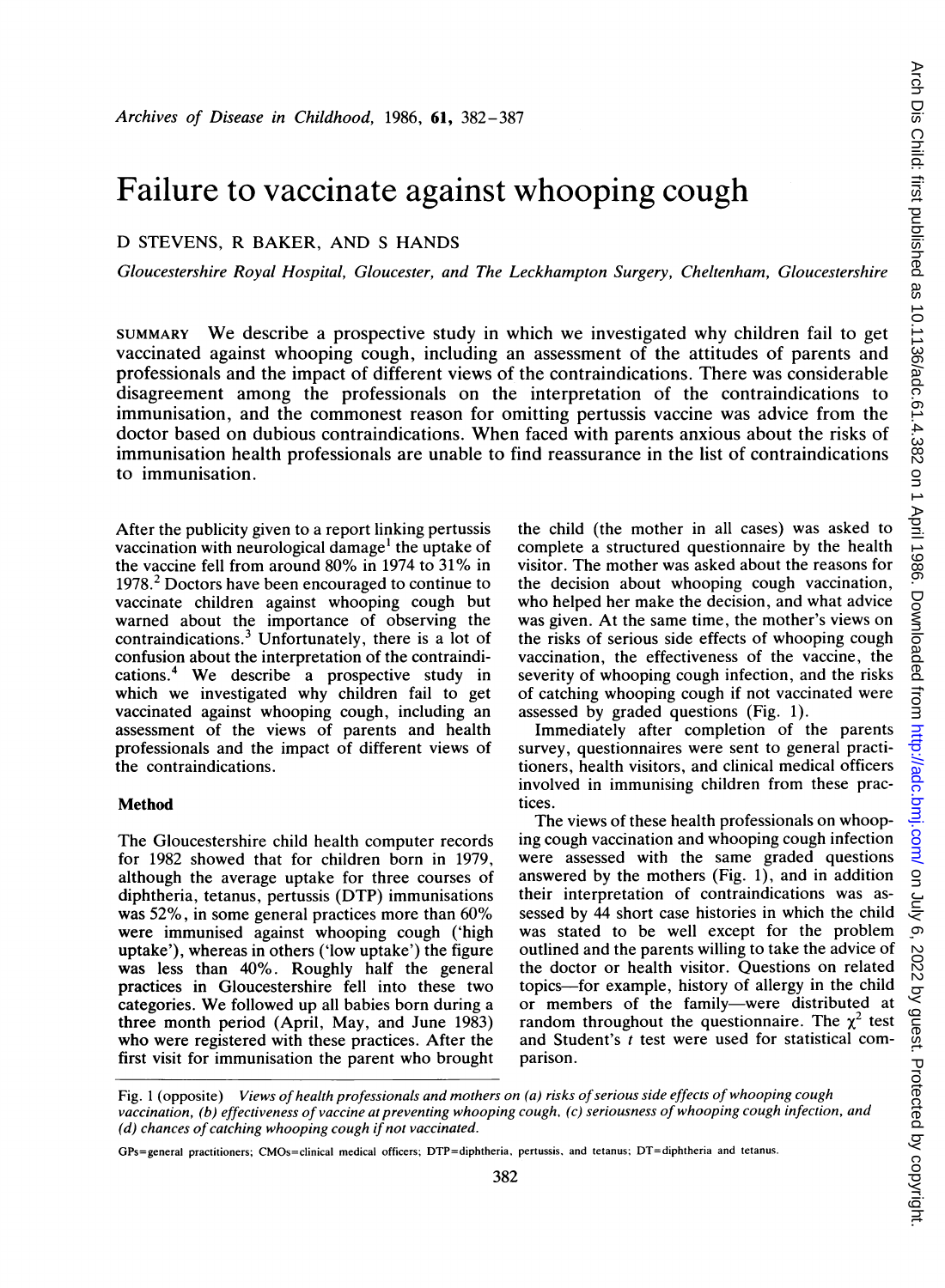

#### 383 Failure to vaccinate against whooping cough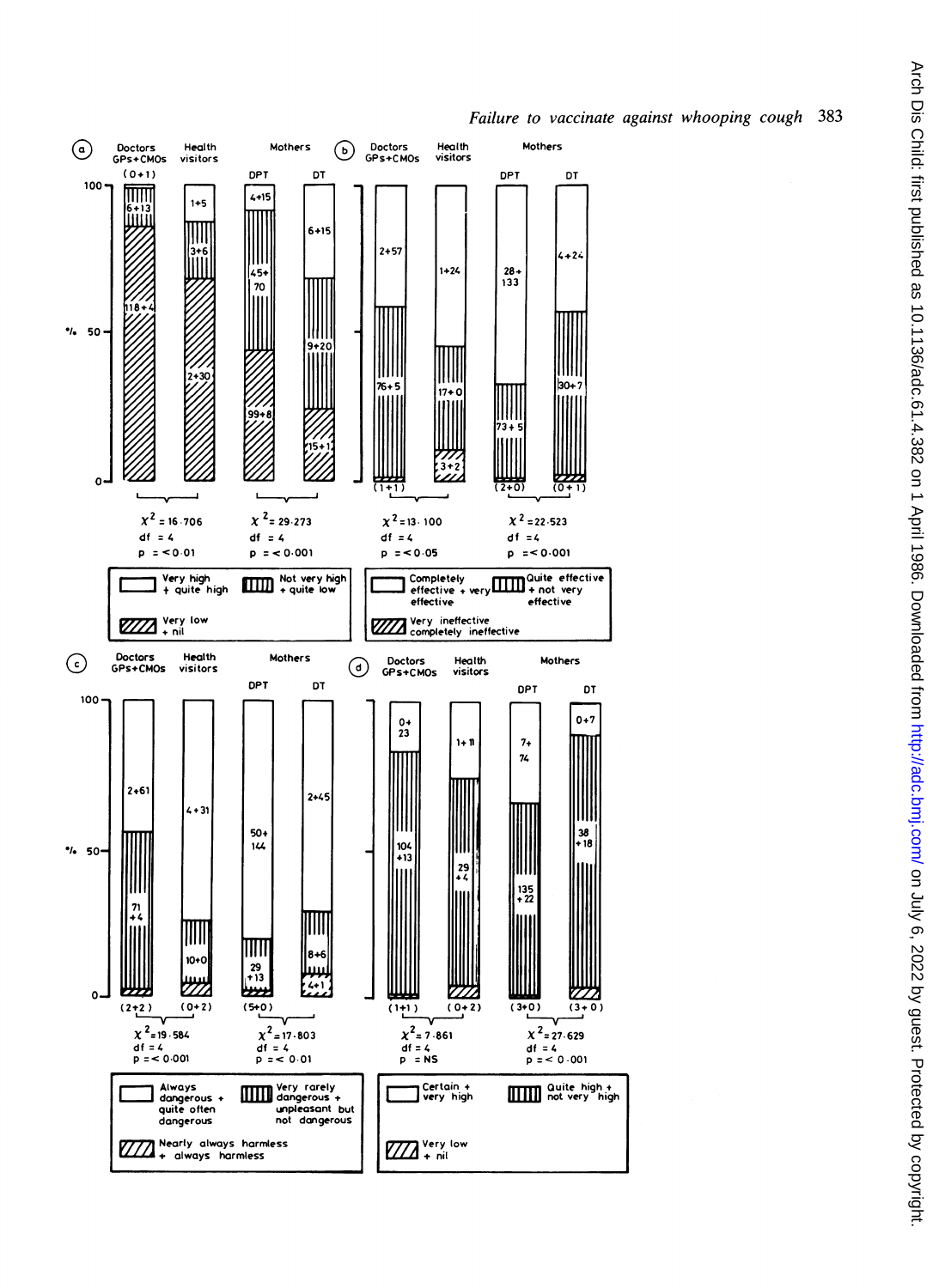#### Results

Uptake of DTP immunisation. We were able to follow up 315 (87%) of the 362 babies. In the 'high uptake' practices  $105 (81.4%)$  had DTP and 24 DT only, whereas in the 'low uptake' practices 136  $(73.1\%)$  had DTP and 42 DT only, and eight had no immunisations at all.

#### Details of mothers and infants.

#### Comparison of infants who were given DTP <sup>v</sup> those given DT only

There was no significant difference in social class, number of siblings, place of immunisation (surgery or child health clinic) and mother's marital state. Mothers whose infants were given DTP tended to be older (mean (SD) age 27-5 (4-89) years v 25-8 (4-64) years,  $p = 0.01$  and regarded the vaccine as more effective  $(p=<0.001)$ , the risks of serious side effects of vaccination as less  $(p=<0.001)$  and whooping cough infection as more serious  $(p=<0.01)$ , and thought there was a greater chance of catching the disease if the vaccine was not given  $(p=<0.001)$  (Fig. 1).

#### Comparison of infants registered with 'high uptake' and 'low uptake' practices

There was no significant difference with regard to any of the above factors except that a significantly higher proportion of infants from 'high uptake' practices attended a surgery rather than a child health clinic for immunisation ('high uptake' practices-surgery:clinic ratio=95:34; 'low uptake' practices—79:106 ( $p = < 0.001$ ).

Health professionals survey. All 58 of the general practitioners and 96% (26 out of 27) of the health visitors from 'high uptake' practices, 96% (46 out of 48) of the general practitioners and  $91\%$  (21 out of 23) of the health visitors from 'low uptake' practices, and 97% (36 out of 37) of the clinical medical officers completed the questionnaire. Many of the clinical medical officers were working in clinics attended by children from both 'high uptake' and 'low uptake' practices. The results of their questionnaires were therefore considered together.

#### Views of general practitioners, clinical medical officers, and health visitors on whooping cough vaccination and whooping cough infection

Comparison between 'high uptake' general practitioners, 'low uptake' general practitioners, and clinical medical officers showed no significant differences in their views on whooping cough vaccination and whooping cough infection. Neither did 'high uptake' and 'low uptake' health visitors show any significant differences in their views on these matters. When all the doctors were grouped together and compared with all the health visitors (Fig. 1) the doctors were less concerned about the risks of serious side effects of vaccination  $(p - \sqrt{0.01})$  but were also less concerned about the seriousness of whooping cough infection  $(p=<0.01)$ , and the health visitors were less convinced about the effec $h_{\text{H}}$  in visitors were less convinced about the effectiveness of the vaccine  $(p = \langle 0.05 \rangle)$ . There was no significant difference between doctors and health visitors in their assessment of the chances of a non-immunised child catching whooping cough.

## Views of general practitioners, clinical medical officers, and health visitors on the contraindications to

whooping cough vaccination<br>In only two out of the 44 questions did more than In only two out of the 44 questions did more than 90% of the health professionals within each group agree on the correct answer. The proportion of 'high uptake' general practitioners opting to immunise was greater than both low uptake general practitioners and clinical medical officers in  $37$  out of  $44.4$  $(84/6)$  of the questions. The proportion of  $\ln 2$ uptake health visitors opting to immunise was greater than 'low uptake' health visitors in 40 out of 44 (91 %) of the questions. The results of some individual questions are given in Table 1.

Reasons for omitting whooping cough vaccine Table 2 summarises the reasons for omitting whooping cough vaccine and indicates the source of advice to parents. The commonest reason for omitting the whooping cough vaccine was a family history of neurological disorder or fits. Doctors were the main source of advice when the child was excluded because of contraindications. The source of the mother's concern about the vaccine was attributed more often to the influence of a relative or acquaintance than to the press or television.

acquaintance than to the press or television. Table <sup>1</sup> shows the individual contraindications that excluded children from whooping cough vaccination and the response that health professionals gave when asked about the equivalent problem in the questionnaire.

#### **Discussion**

The rise in pertussis immunisation uptake between 1979 and 1983 is reflected in these figures. Moreover, the gap between high and low uptake practices has narrowed, although it has persisted. For example, for Gloucestershire children born in 1981, 25% of practices had an uptake below 60%, while <sup>a</sup>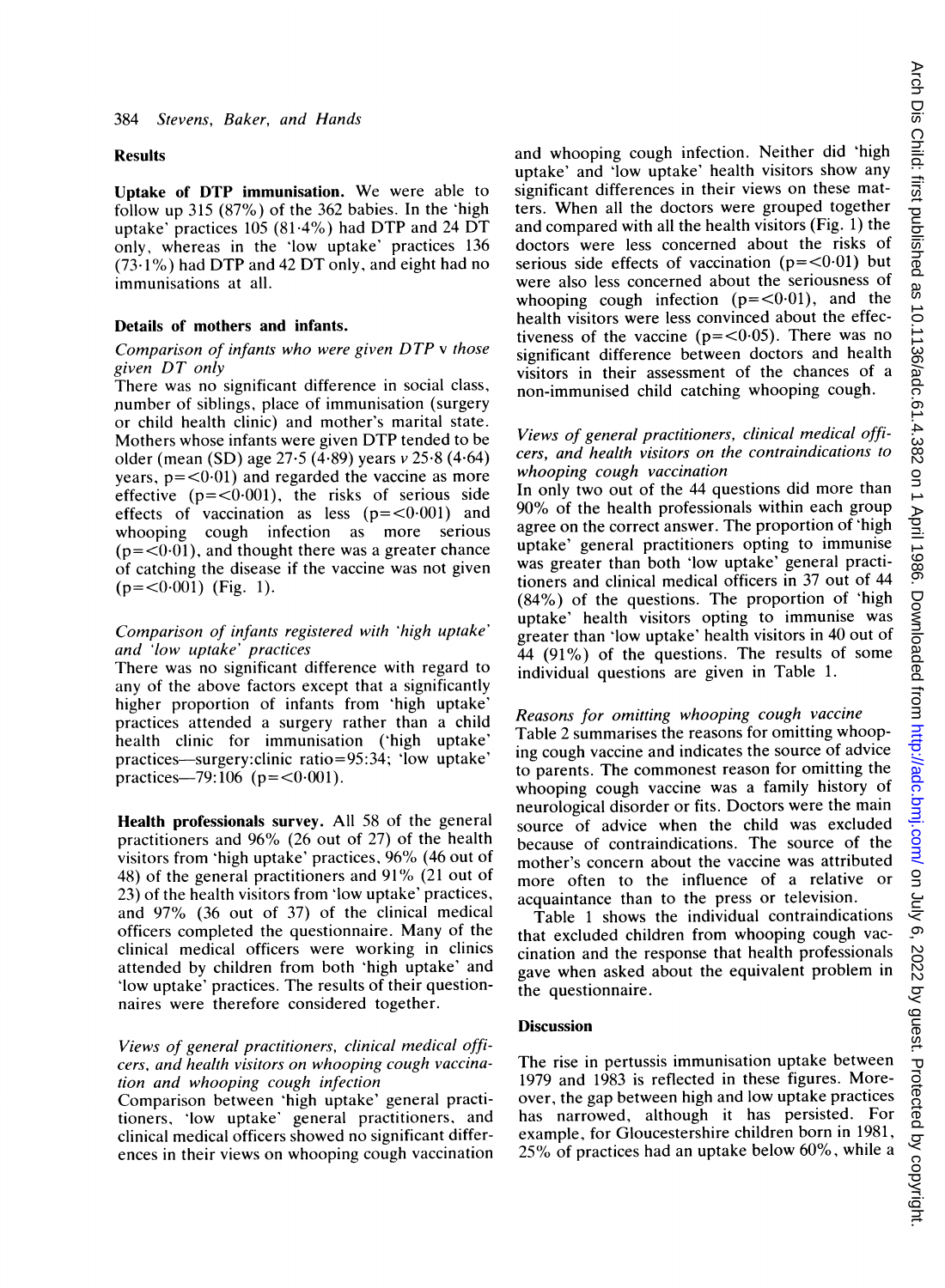| $\ddot{\phantom{0}}$                                                                             |  |
|--------------------------------------------------------------------------------------------------|--|
| ׇ֚֠֕                                                                                             |  |
|                                                                                                  |  |
| j                                                                                                |  |
|                                                                                                  |  |
| $\frac{1}{2}$                                                                                    |  |
| ֺ֚                                                                                               |  |
| ì<br>$\ddot{\phantom{a}}$                                                                        |  |
|                                                                                                  |  |
|                                                                                                  |  |
|                                                                                                  |  |
|                                                                                                  |  |
|                                                                                                  |  |
| ļ                                                                                                |  |
|                                                                                                  |  |
|                                                                                                  |  |
| l<br>ׇ֚֘                                                                                         |  |
|                                                                                                  |  |
|                                                                                                  |  |
|                                                                                                  |  |
| $\vdots$<br>Ĭ                                                                                    |  |
| $\ddot{\phantom{a}}$                                                                             |  |
| i                                                                                                |  |
|                                                                                                  |  |
|                                                                                                  |  |
| :<br>i                                                                                           |  |
| ś<br>l<br>ì                                                                                      |  |
|                                                                                                  |  |
| .<br>י<br>l                                                                                      |  |
|                                                                                                  |  |
| j                                                                                                |  |
|                                                                                                  |  |
|                                                                                                  |  |
|                                                                                                  |  |
|                                                                                                  |  |
|                                                                                                  |  |
| $\frac{1}{2}$                                                                                    |  |
| $\ddot{\phantom{a}}$<br>ì                                                                        |  |
| ć,                                                                                               |  |
| 3<br>i<br>֧֦֧֦֧֦֦֧֧֧֦֧֧֦֧֦֧֧֦֧֧֧֧֦֧֧֡֓֓֓֓֓֡֬֓֓֓֬֓֓֓֓֓֡֓֓֓֡֬֓֓֬֓֓֡֬֓֓֬֓֓֓֓֓֓֓֡֬֓֓֓֓֡֓֓֡֬֓֬֓֓֓֓֓֓֓ |  |
|                                                                                                  |  |
|                                                                                                  |  |
|                                                                                                  |  |
|                                                                                                  |  |
|                                                                                                  |  |
| ֧֧֦֧ׅ֧֦֧ׅ֧֧֦֧ׅ֧֦֧֧֧֛֛֛֛֛֧֧ׅ֧֧֛֛֛֛֛֛֛֛֛֛֪֛֪֛֚֚֚֚֚֚֚֚֚֚֚֚֚֚֚֚֚֚֚֚֚֝֕֝֝֬֜֝֬֜֓֜֝֬֜֓֜֜֜֝֬֜֜֜          |  |
| l                                                                                                |  |

| leason for omitting<br>ertussis vaccine                                                                                                                                                                                                            | No of children<br>excluded for | Equivalent problem in<br>questionnaire    | questionnaire  | % Of health professionals opting not to vaccinate child with this problem in the |                     |                         |                |               |                 |
|----------------------------------------------------------------------------------------------------------------------------------------------------------------------------------------------------------------------------------------------------|--------------------------------|-------------------------------------------|----------------|----------------------------------------------------------------------------------|---------------------|-------------------------|----------------|---------------|-----------------|
|                                                                                                                                                                                                                                                    | this reason                    |                                           |                | General practitioners                                                            | Clinical            | p Value Health visitors |                |               | p Value         |
|                                                                                                                                                                                                                                                    |                                |                                           | uptake<br>High | update<br>Lоw                                                                    | medical<br>officers |                         | uptake<br>High | uptake<br>Low |                 |
|                                                                                                                                                                                                                                                    |                                | Mother has idiopathic epilepsy            | æ              | 93                                                                               | 5,                  | ž                       | £              | Ş.            | ž               |
| amily history of epilepsy in<br>this degree relative of epilepsy in<br>this degree relative<br>second degree relative<br>second degree relative<br>samily history of tebrile convulsions<br>freatly history of man and relation<br>discuss discuss | 2                              | Cousin has idiopathic epilepsy            | 24             | 45                                                                               | $_{\rm x}$          | $50-0$                  | 5              | £             | $50 - 6$        |
|                                                                                                                                                                                                                                                    |                                | Mother had a febrile fit in infancy       |                |                                                                                  |                     |                         |                |               |                 |
|                                                                                                                                                                                                                                                    |                                | Sister has low IQ, no cause found         | ದ ಪ ≡          | ສສສ                                                                              | ≄ ∺ =               | 222                     | ೫೫೨            | ಹೆ ಆ ನ        | ទុំ<br>⊽ខខ      |
|                                                                                                                                                                                                                                                    |                                | Father has multiple selerosis             |                |                                                                                  |                     |                         |                |               |                 |
|                                                                                                                                                                                                                                                    |                                |                                           |                |                                                                                  |                     |                         |                |               |                 |
|                                                                                                                                                                                                                                                    |                                |                                           |                |                                                                                  |                     |                         |                |               |                 |
|                                                                                                                                                                                                                                                    |                                |                                           |                |                                                                                  |                     |                         |                |               |                 |
|                                                                                                                                                                                                                                                    |                                | Birth asphyxia, cerebral irritability for |                |                                                                                  |                     |                         |                |               |                 |
|                                                                                                                                                                                                                                                    |                                | two days                                  | 5              | ╤                                                                                |                     | ž                       | ≘              |               |                 |
|                                                                                                                                                                                                                                                    |                                | Mother has hay fever                      |                | ₹                                                                                |                     |                         |                |               |                 |
| e<br>DTP<br><sup>3</sup> amily history of allergy<br><sup>3</sup> amily history of bad reaction to<br>Thild 'chesty'<br>*reterm, low birth weight                                                                                                  |                                | Sister had fever and vomiting after DTP   | C <sub>2</sub> | 288                                                                              | $R - XS$            | ខ្លួំ<br>ខ្លួំខ្លួ      |                | ភ្នន់ និង     | ្ត<br>ខុទ្ទិននិ |
|                                                                                                                                                                                                                                                    |                                | Nasal discharge, cough, rhonchi           |                |                                                                                  |                     |                         |                |               |                 |
|                                                                                                                                                                                                                                                    |                                | Preterm. 36 weeks, no complications       |                |                                                                                  |                     |                         | $C \leq C$     |               |                 |
| aemolytic disease of newborn                                                                                                                                                                                                                       |                                | Jaundice 20 mg/100 ml (342 µmol/l)        |                |                                                                                  |                     |                         |                |               |                 |
|                                                                                                                                                                                                                                                    |                                | 4th day                                   | 호              |                                                                                  |                     |                         |                |               |                 |
| 'iraemia aged 6 weeks                                                                                                                                                                                                                              |                                | History of bronchiolitis                  |                | ລ≘                                                                               | $2\frac{1}{4}$      | žž                      | 55<br>23       | స ని          | žž              |
|                                                                                                                                                                                                                                                    |                                |                                           |                |                                                                                  |                     |                         |                |               |                 |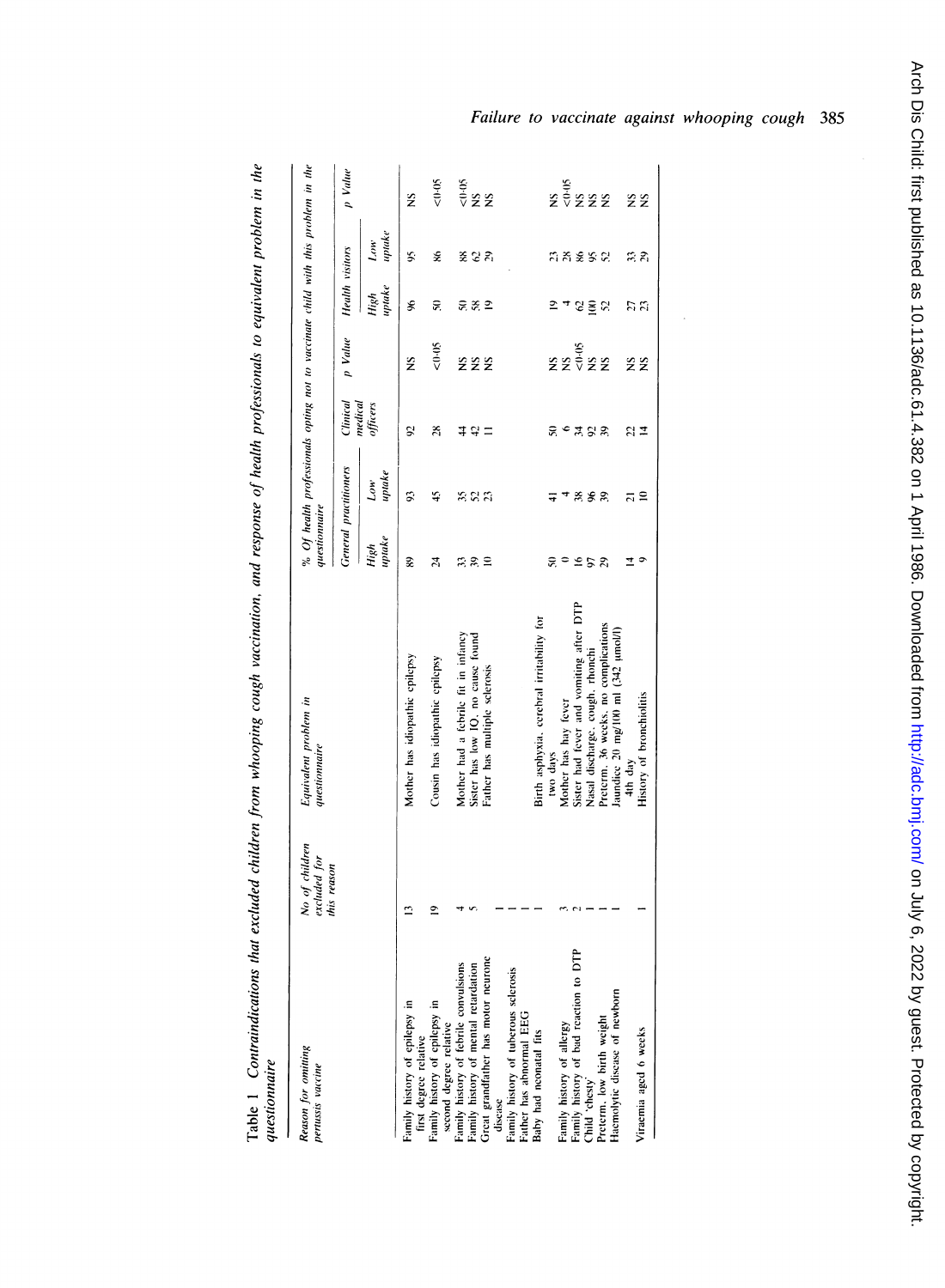#### 386 Stevens, Baker, and Hands

| Reason                                                                                         | Source of advice    |                   |                                  |       |                          |       |  |
|------------------------------------------------------------------------------------------------|---------------------|-------------------|----------------------------------|-------|--------------------------|-------|--|
|                                                                                                | Doctor <sup>*</sup> | Health<br>visitor | <b>Relative/</b><br>acquaintance | Media | Mother's<br>own decision | Total |  |
| Family history of central nervous system problems and fits                                     | 27                  |                   |                                  |       |                          | 41    |  |
| Miscellaneous contraindications                                                                |                     |                   |                                  |       |                          |       |  |
| Concern about side effects of vaccine, ineffectiveness of<br>vaccine, or pertussis not serious |                     |                   |                                  |       |                          |       |  |

Table 2 Reasons given for omitting pertussis vaccine and who the advice to the parents was given by

\*Includes general practitioners and clinical medical officers. In 14 children there was more than one reason.

further 25% had an uptake of 76% or above. Some caution may be needed when drawing conclusions from the results of the parents' questionnaire, as this was administered by health visitors, although the questionnaire was structured so as to avoid problems arising from this source. This section of the study largely provided negative information, ruling out social factors as determinants of immunisation acceptance.

Mothers whose infants were not given whooping cough vaccine were less convinced about the need for vaccination and more worried about the risks of serious side effects of vaccination than mothers whose infants were given DTP. The commonest reason given, however, for giving DT rather than DTP was advice from the doctor that the pertussis component should be omitted because of a family history of neurological disorder or fits. This and other dubious contraindications were commoner reasons for omitting whooping cough vaccine than mothers' fears about the vaccine or lack of conviction about its need.

The differences in the interpretation of contraindications between the health professionals vaccinating children from the two types of practice probably contributes to the different proportion of children vaccinated against whooping cough in these practices. The reasons for the differences in interpretation of contraindications are not clear but are not due to different views on the risks or importance of vaccination. The instructions lack clarity about relative contraindications and ask doctors to exercise their judgment in each case. It is not surprising that this leads to a wide variety of decisions.

Part of the Department of Health and Social Security (DHSS) instructions reads as follows: 'There are certain groups of children in whom whooping cough vaccination is not absolutely contraindicated but who require special consideration as to its advisability. These groups are (1) children whose parents or siblings have a history of idiopathic epilepsy; (2) children with developmental delay thought to be due to a neurological defect; and (3) children with neurological disease. For these groups the risks of vaccination may be higher than in normal children but the effects of whooping cough may be more severe, so that the benefits of vaccination would also be greater. The balance of risk and benefit should be assessed with special care in each individual case. Allergy, according to a substantial body of medical opinion, is not a contraindication to the administration of pertussis vaccine, but doctors should use their own discretion in the individual case. $3$  The advice about relative contraindications and allergy is expressed in terms that suggest that it may be advisable to vaccinate these children without giving reassurance that it is safe to do so. Further difficulties are introduced if the manufacturers' instructions are referred to, where it will be found that a family history of epilepsy (not specifying first degree relatives) and severe allergy are listed as absolute contraindications.<sup>5</sup>

The DHSS instructions are introduced by <sup>a</sup> warning in italics 'it is extremely important that the contraindications to whooping cough vaccination should be observed'. With the background of this warning and the likelihood of recrimination if a neurological problem came to light or developed after vaccination, it is not surprising that many doctors exclude children from vaccination on the basis of any possible contraindication mentioned in the DHSS or manufacturers' instructions. The wording of the contraindications makes it easy for doctors to exclude children from vaccination on the basis of dubious contraindications when faced with parents who are anxious about the vaccine.

Our study was only concerned with the first DTP immunisation. Figure 2 shows the response of health professionals when a child develops a temporary reaction after the first DTP immunisation. Reactions similar to this were found to occur in more than <sup>a</sup> third of children after the first DTP immunisation,<sup>6</sup> and clearly many health professionals would exclude a child from completing a course of DTP immunisations after such <sup>a</sup> reaction.